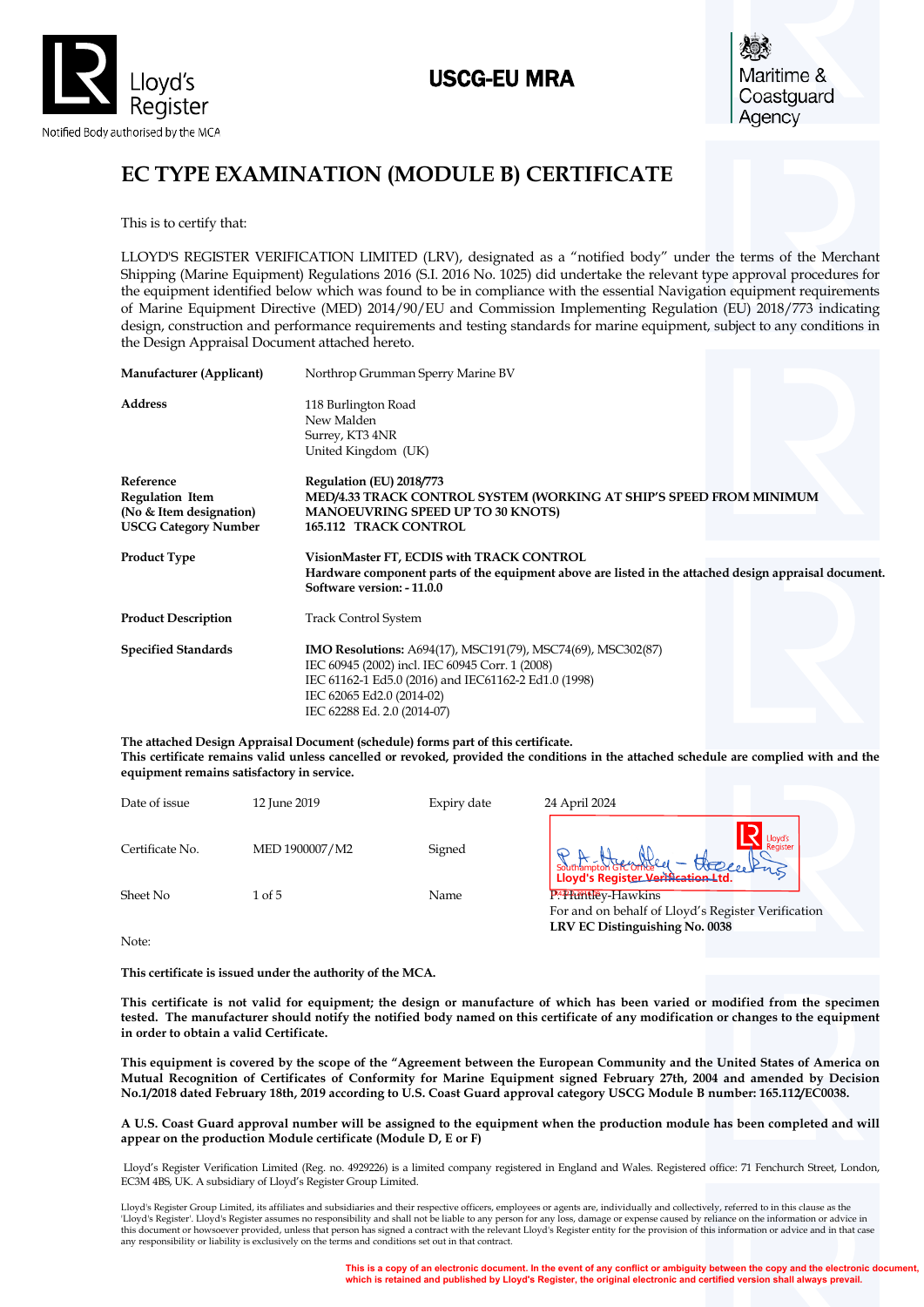

*71 Fenchurch Street, London, EC3M 4BS Telephone 020 7423 2416 Fax 020 7423 2053 Email med@lr.org*

| Page            |  |  |
|-----------------|--|--|
| $2$ of $5$      |  |  |
| Document number |  |  |
| MED 1900007/M2  |  |  |
| Issue number    |  |  |
|                 |  |  |

## **DESIGN APPRAISAL DOCUMENT**

| Date              | Ouote this reference on all future communications |
|-------------------|---------------------------------------------------|
| 12 Iune 2019<br>ᆠ | UKITSO/ETS/EA/PHH/WP35151589                      |

### **ATTACHMENT TO EC TYPE EXAMINATION (MODULE B) CERTIFICATE No. MED 1900007/M2**

The undernoted documents have been appraised for compliance with the relevant requirements of International Conventions and European Union legislation for the EC Type Examination of Marine Equipment for use on Merchant Ships Registered in the European Economic Area.

This Design Appraisal Document (schedule) forms part of the Certificate.

This Certificate is an amendment of Certificate No. MED 1900007/M1.

### **HARDWARE DETAILS**

Schedule 1 – Type numbers of processor and display unit. Processor - 65901AC, 65901AN, 65901AP, 65901AT, 65901AU, 65901AE(Dual) and 65901AF(Dual) Display – 65926H, 65926L, 65926P (25.5") or 65823A, 65923C (23.1") or 65817G (19.0") PCIO Interface Unit – 65900AA or 65900AB Control Panel – 65903AF, 65903AG, 65903AH, 65903KF, 65903KG or 65903KH Security Device – 32SDR003, 32SDR004, 32SDR005 or 32SDR006, 32SDT003, 32SDT004, 32SDT005 or 32SDT006 Integrated Tabletop Display – 65920BNAF, 65920BNAG, 65920BNBF or 65920BNBG, 65920BTAF, 65920BTAG, 65920BTBF or 65920BTBG Navipilot 4000+ Control and Display Unit (CDU) – 4960 and software 020800-0000-000 Rev. k Navipilot 4000+ Steering Control Unit (SCU) – 4961 and software 020801-0000-000 Rev. k

#### **NOTES:**

- 1. The 32SDR005 or 32SDT005 Multi-node security device allows operation of an integrated multi display ships bridge. A security string defines the product type on all the nodes for a particular vessel's bridge operating plan. The product type must be set to ECDIS, ECDIS with Radar overlay or Total Watch as appropriate.
- 2. The 32SDR006 or 32SDT006 Total Watch security device enables operation as a Multi-function workstation and allows the operator to switch between Chart Radar, ECDIS and conning display. This certificate only applies to Track Control when the mode is set to ECDIS for a Total Watch system.
- 3. This approval remains valid for Minor software amendments, as allowed by the 11.0.x numeric format, where written details of the modifications have been submitted to and accepted by the Notified Body.
- 4. This equipment also provides a remote interface to the ships propulsion controller and is compliant with Route Based Speed Control as defined in IEC62065 Annex B, as well as standard Manual Speed Control.

Schedule 2 – Ancillary Units Network Serial Interface – 4802181 External serial interface – 4801162 Course mode joystick – 4303153 Analogue Interface Assembly - 1982776 Network switch – RA00009746, RA00004325 or RA00014423 Kit Format Units – 65900614, 65900615, 65900667, 65900668, 65900635 and 65900625 Secure Maritime Gateway – 67050FA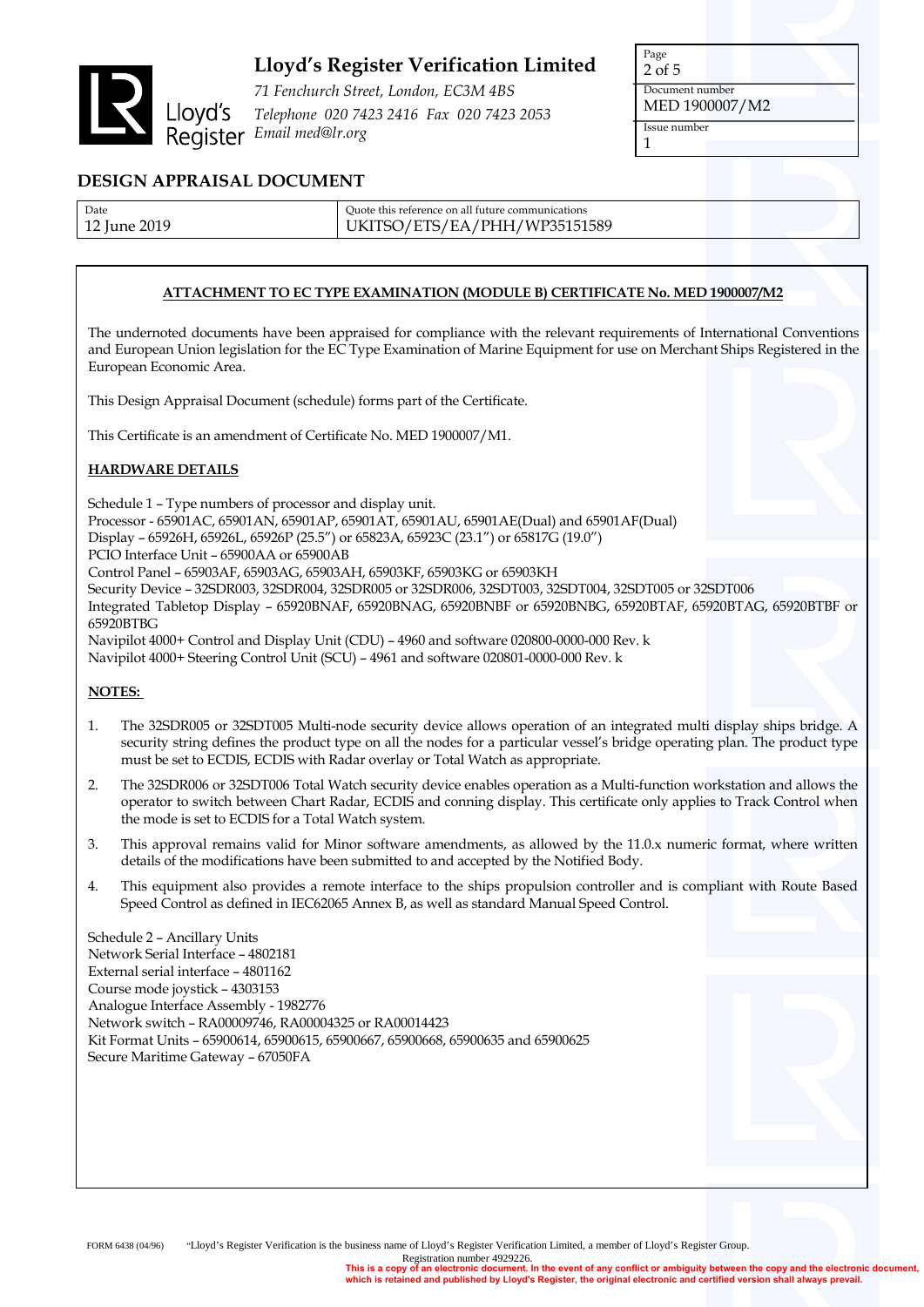

*71 Fenchurch Street, London, EC3M 4BS Telephone 020 7423 2416 Fax 020 7423 2053 Email med@lr.org*

Page 3 of 5 Document number MED 1900007/M2 Issue number 1

## **DESIGN APPRAISAL DOCUMENT**

| Date         |  |
|--------------|--|
| 12 June 2019 |  |

Quote this reference on all future communications UKITSO/ETS/EA/PHH/WP35151589

### **ATTACHMENT TO EC TYPE EXAMINATION (MODULE B) CERTIFICATE No. MED 1900007/M2**

#### **APPROVAL/EXAMINED DOCUMENTATION**

| QINETIQ/D&TS/SES/TC0703744                                                            | 30.03.2007               |
|---------------------------------------------------------------------------------------|--------------------------|
| QINETIQ/MS/EES/TC1001181                                                              | 26.03.2010               |
| Change Note 65901/075                                                                 | 14.03.2012               |
| Change Note 65920/027                                                                 | 30.05.2013               |
|                                                                                       |                          |
| Change Note JLR037 Issue 1                                                            | 28.10.2016               |
| Change Note JLR039 (SC4 EEPROM) Issue 2                                               | 14.03.2017               |
| Change Note JLR042                                                                    | 15.06.2017               |
| Change Note JLR043                                                                    | 26.06.2017               |
| Change Note JLR045                                                                    | 02.01.2018               |
| Change Note JLR047                                                                    | 21.03.2018               |
| Change Note JLR048                                                                    | 22.05.2018               |
| VisionMaster Technical File                                                           | 10.06.2015               |
|                                                                                       |                          |
| VMFT V7.0 Impact Assessment + Results                                                 | 18.02.2015               |
| VMFT V8.0 Impact Assessment + Results                                                 | 15.04.2016               |
| VMFT V9.0 Impact Assessment + Results                                                 | 20.03.2017               |
| IA-V10-NML-008 (Impact Assessment VMFT 10.0.0)                                        | 18.09.2017               |
| IA-V10.0.1-NML-009, issue 3 (Impact Assessment VMFT 10.0.1)                           | 13.02.2018               |
| GA-V11-NML-002 (Gap Analysis IEC 61162-1 Ed. 4 to Ed. 5)                              | 18.10.2017               |
| IA-V11-NML-011 (Impact Assessment VMFT V11.0.0)                                       | 11.12.2018               |
| ECDIS User Guide, 65900012-13 Rev C                                                   |                          |
|                                                                                       |                          |
| VisionMaster Ships Manual 65900011V1-18 Rev A                                         |                          |
| VisionMaster Ships Manual 65900011V2-18 Rev A                                         |                          |
| DNV-GL Type Approval Certificate 20513-11HH                                           | 03.11.2016               |
| Hatteland Display, HD 26T22 MMD - IEC 60945 & IACS E10 Statement DOC205830-1-1-Rev. 3 | Undated                  |
|                                                                                       |                          |
| DNV GL Type examination certificate (Module B) MEDB00001Z6, Revision 2                | 29.09.2017               |
|                                                                                       |                          |
|                                                                                       |                          |
| <b>TEST REPORTS</b>                                                                   |                          |
|                                                                                       |                          |
| DANAK-196393                                                                          | 04.09.2002               |
| BO613465/1                                                                            | 24.12.2004               |
| DNV 2005-3112                                                                         | 14.03.2005               |
| EMV-05/5061-1                                                                         | 12.04.2005               |
|                                                                                       | 13.04.2005               |
| ECDIS Monitor, LCD, Test Procedure and Report<br><b>DANAK-198181</b>                  | 23.12.2005               |
|                                                                                       |                          |
| <b>DANAK-198236</b>                                                                   | 20.01.2006               |
| JA 340-8596-4                                                                         | 16.03.2006               |
| JA 340-8596-2                                                                         | 08.05.2006               |
| JA 340-8596-1                                                                         | 14.07.2006               |
| <b>MET EMC19618-EN60945</b>                                                           | 28.08.2006               |
| <b>TL1016</b>                                                                         | 30.10.2006               |
| QINETIQ/D&TS/SS/CR0607592/1.0                                                         | 06.12.2006               |
| Sperry Marine Report 5000657                                                          | 28.06.2007               |
| BSH 46162/0040380/07                                                                  | 12.09.2007               |
| DANAK-198899 Revision 2                                                               | 10.12.2007               |
|                                                                                       |                          |
| QINETIQ/EMEA/iX/CR070194/Issue 1.0                                                    | 20.12.2007               |
| QINETIQ/EMEA/iX/CR0802757/Issue 1.1                                                   | 19.02.2008               |
| QINETIQ/EMEA/iX/CR0709724/2<br>DNV 2008-3142                                          | 06.03.2008<br>11.03.2008 |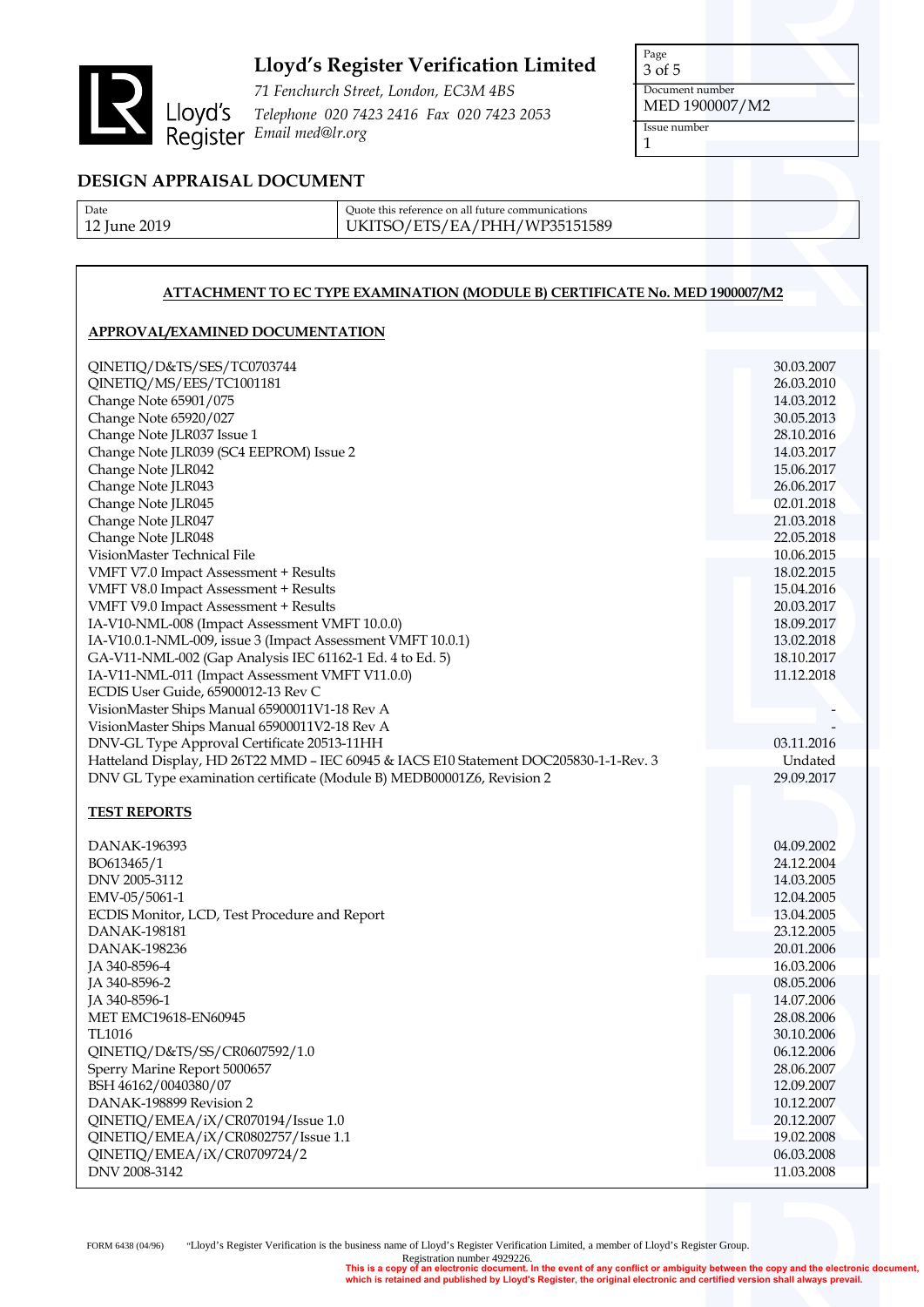

*71 Fenchurch Street, London, EC3M 4BS Telephone 020 7423 2416 Fax 020 7423 2053 Email med@lr.org*

Page 4 of 5 Document number MED 1900007/M2 Issue number 1

## **DESIGN APPRAISAL DOCUMENT**

Date 12 June 2019 Quote this reference on all future communications UKITSO/ETS/EA/PHH/WP35151589

## **ATTACHMENT TO EC TYPE EXAMINATION (MODULE B) CERTIFICATE No. MED 1900007/M2**

| DNV 2008-3143                                                                         | 11.03.2008               |
|---------------------------------------------------------------------------------------|--------------------------|
| QinetiQ/EMEA/iX/CR0709442                                                             | 11.04.2008               |
| DANAK-1910255                                                                         | 18.08.2008               |
| QINETIQ/MS/EES/TSTR0801840/1                                                          | 02.09.2008               |
| DNV 2008-3464                                                                         | 18.09.2008               |
| QinetiQ/MS/EES/TC0802918                                                              | 17.10.2008               |
| QinetiQ/MS/EES/TC0803242                                                              | 14.11.2008               |
| QinetiQ/MS/EES/TSTR0900216/1.0                                                        | 29.01.2009               |
| QinetiQ/MS/EES/TSTR0900779/1.0                                                        | 24.02.2009               |
| QinetiQ/MS/EES/TSTR0901740/1                                                          | 20.04.2009               |
| TL1316                                                                                | 29.06.2009               |
| QINETIQ/MS/EES/TC0905317                                                              | 14.12.2009               |
| QINETIQ/MS/EES/TSTR0903808/3.0                                                        | 14.12.2009               |
| TUV 75906944 Report 01 Issue 1                                                        | 14.01.2010               |
| DANAK-1910681 Revision B                                                              | 25.01.2010               |
| DNV 2010-3124 rev. 2                                                                  | 19.08.2010               |
| QINETIQ/TEG/TECS/TSTR1000030                                                          | 24.08.2010               |
| TUV 75909781 Report 02 Issue 1                                                        | 22.10.2010               |
| QINETIQ/TEG/TECS/TSTR1000308                                                          | 02.02.2011               |
| QINETIQ/TEG/TECS/TC1100272                                                            | 03.07.2012               |
| QINETIQ/MS/WD/TSTR1201598                                                             | 13.08.2010               |
| <b>DANAK 1912564</b>                                                                  | 02.11.2012               |
| TUV 75919870 Report 04 Issue 1                                                        | April 2013               |
| TUV 75921754 Report 01 Issue 1                                                        | April 2013               |
| TUV 75931934 Report 01 Issue 1                                                        | December 2015            |
| SP 4P07869                                                                            | 05.12.2014               |
| SP 4P00022-2                                                                          | 06.05.2014               |
| SP 5P05969-1                                                                          | 30.10.2015               |
| <b>NEMKO 254678</b>                                                                   | 12.03.2014               |
| DNV 2013-3038                                                                         | 03.04.2013               |
| TR-V10.0.1-NML-007 (Track Control with NaviPilot rev. J & K)                          | 12.02.2018               |
| TR-V10.0.1-NML-008 (IEC 61174 - 2015 Test Report)                                     | 12.02.2018               |
| TR-V10.0.1-NML-009 (IEC 62065 - 2014 Test Report)                                     | 12.02.2018               |
| TR-V10.0.1-NML-010 (IEC 62288 - 2014 Test Report)                                     | 12.02.2018               |
| TR-V10.0.1-NML-011 (MSC.302(87) Test Report)                                          | 12.02.2018               |
| TR-V10.0.1-NML-012 (System Performance Test)                                          | 13.02.2018               |
| SP6P03819-2                                                                           | 13.09.2016               |
| APPLICA Test and Certification, 21009, rev 0<br>Hatteland Display, DOC102352-4, rev 2 | 10.02.2017               |
| Hatteland Display, DOC102351-1, rev 2                                                 | 03.04.2017               |
|                                                                                       | 05.04.2017<br>11.11.2016 |
| Hatteland Display, DOC102352-3, rev 1<br>IST Test Report No. 94164                    | 08.02.2018               |
| TR-V11-NML-014 (IEC 62065 - 2014 Test Report)                                         | 12.11.2018               |
| TR-V11-NML-015 (IEC 61162-1 - 2016 Test Report)                                       | 12.11.2018               |
| TR-V11-NML-016 (IEC 61174 - 2015 Test Report)                                         | 12.11.2018               |
| TR-V11-NML-017 (IEC 62288 - 2014 Test Report)                                         | 12.11.2018               |
| TR-V11-NML-019 (System Performance Test)                                              | 12.11.2018               |
| 103230862LHD-001 (Intertek Environmental Test Report)                                 | 06.12.2017               |
| 103230862LHD-001 ISS 4 (Intertek EMC Test Report)                                     | 02.01.2018               |
| 416.095.1 (kmf_suv_magicnetgwr)                                                       | 17.06.2016               |
|                                                                                       |                          |